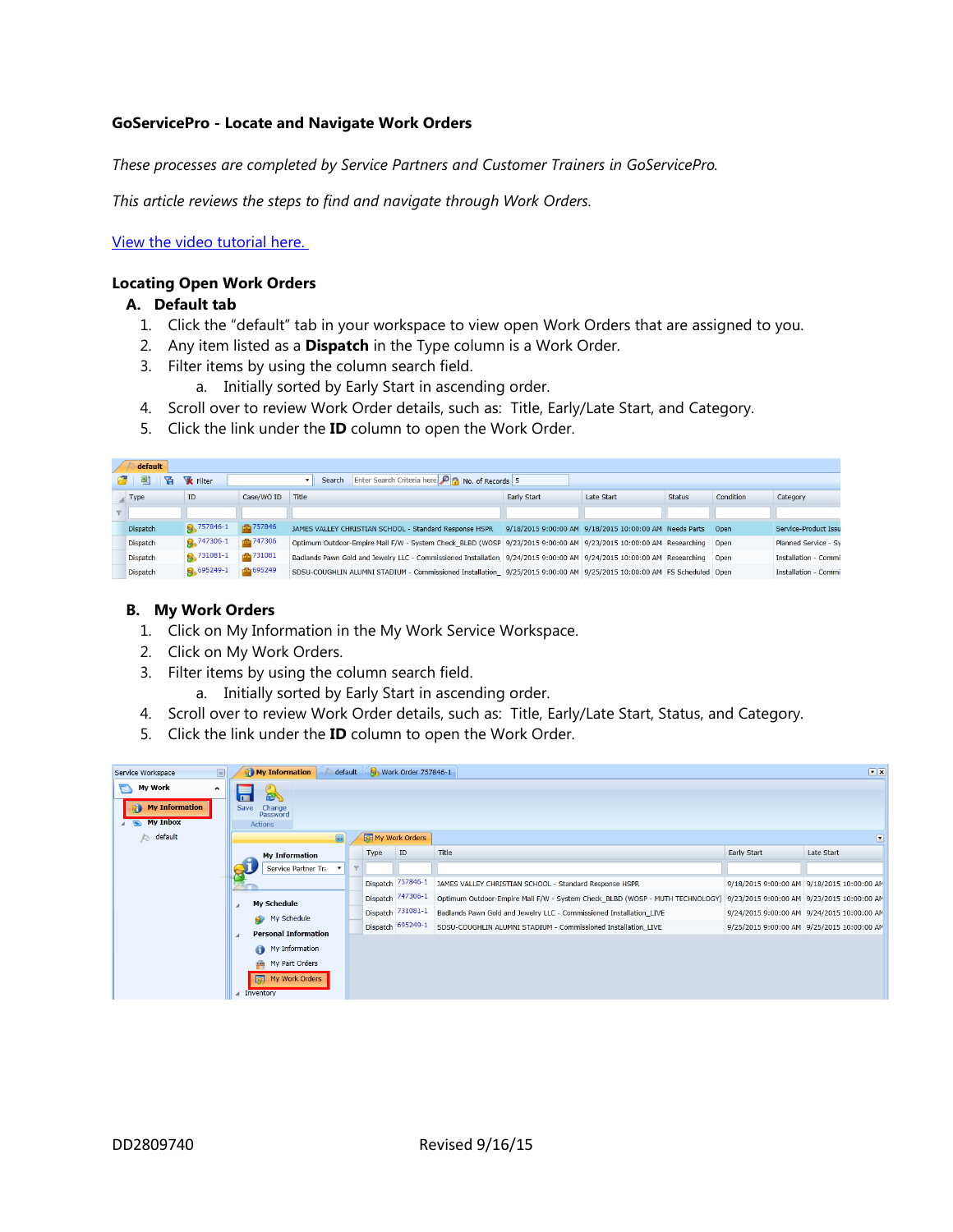### **Details**

- 1. On a Work Order, the Details menu includes a list of options used to navigate through different areas of the application. Some of these options include:
	- **Information:** The default screen of the Work Order that contains the Audit Trail.
	- **Activities:** Provides an additional view the Audit Trail.
	- **Part Orders:** Click to view part requests associated with the Work Order.

|   | default                                                    | <b>Work Order 658716-1</b>           |                         |                                                 |  |                                  |                                                                                                                                           |  |  |
|---|------------------------------------------------------------|--------------------------------------|-------------------------|-------------------------------------------------|--|----------------------------------|-------------------------------------------------------------------------------------------------------------------------------------------|--|--|
|   | P <sup>5</sup> Close                                       | Timestamps<br><b>O</b> Time<br>Notes | Parts *                 |                                                 |  | 警<br><b>WO Detail</b><br>Summary |                                                                                                                                           |  |  |
|   | Actions Workflow                                           | Logging                              |                         | Dispatch SLA                                    |  | Report                           |                                                                                                                                           |  |  |
|   | Work Order 658716-1                                        | $\Box$                               |                         | Audit Trail                                     |  |                                  |                                                                                                                                           |  |  |
|   | <b>Work Order</b><br>658716-1                              |                                      | $\overline{\mathbf{Y}}$ | Expand All<br>₽<br>Search<br><b>Create Date</b> |  |                                  |                                                                                                                                           |  |  |
| B | <b>Details</b><br>Information<br>Activities<br>Part Orders |                                      | ᅀ                       | 5/19/2015 11:14:04 AM<br>5/7/2015 9:37:43 AM    |  |                                  | Removed PN: 0P-5555-5555, Rev: 00, SN: 1234, Work Order : 658716-1<br>Removed PN: 0A-1229-3000, Rev: 04, SN: 987654321NoIntegrate, Work C |  |  |
|   |                                                            |                                      |                         | -----------                                     |  |                                  |                                                                                                                                           |  |  |

# **Audit Trail Tab**

- 1. The Audit Trail tab is visible when Information or Activities is selected under the Details menu.
	- The Audit Trail contains all activity (including notes) on a Work Order.
	- Expand All is checked by default, so you can see all the details for each activity.
	- Uncheck Expand All to view the Work Order Activity at a high level.
	- Click the Arrow button on each line in the Audit Trail to expand or hide the details.

|                         | Audit Trail                                                                       |                                                         |  |  |  |  |  |  |  |  |
|-------------------------|-----------------------------------------------------------------------------------|---------------------------------------------------------|--|--|--|--|--|--|--|--|
|                         | Expand All<br>$\mathcal{L}$<br>Search                                             |                                                         |  |  |  |  |  |  |  |  |
|                         | <b>Create Date</b>                                                                | Activity                                                |  |  |  |  |  |  |  |  |
| $\overline{\mathbf{v}}$ |                                                                                   |                                                         |  |  |  |  |  |  |  |  |
| ۸                       | 5/19/2015 11:14:04 AM                                                             | Add Part Used - by: Service Partner Training (service1) |  |  |  |  |  |  |  |  |
|                         | Removed PN: 0P-5555-5555, Rev: 00, SN: 1234, Work Order: 658716-1                 |                                                         |  |  |  |  |  |  |  |  |
| ┻                       | 5/7/2015 9:37:43 AM                                                               | Add Part Used - by: Service Partner Training (service1) |  |  |  |  |  |  |  |  |
|                         | Removed PN: 0A-1229-3000, Rev: 04, SN: 987654321NoIntegrate, Work Order: 658716-1 |                                                         |  |  |  |  |  |  |  |  |
|                         | 5/4/2015 3:43:20 PM                                                               | Assign - by: Operations4 Training (operations4)         |  |  |  |  |  |  |  |  |
|                         | 658716-1 to service1, WIP default                                                 |                                                         |  |  |  |  |  |  |  |  |
|                         | 5/4/2015 3:43:20 PM                                                               | Yanked - by: Operations4 Training (operations4)         |  |  |  |  |  |  |  |  |
|                         | Yanked by operations4 into WIPbin default.                                        |                                                         |  |  |  |  |  |  |  |  |
|                         | 5/4/2015 3:43:20 PM                                                               | Chg Status - by: Operations4 Training (operations4)     |  |  |  |  |  |  |  |  |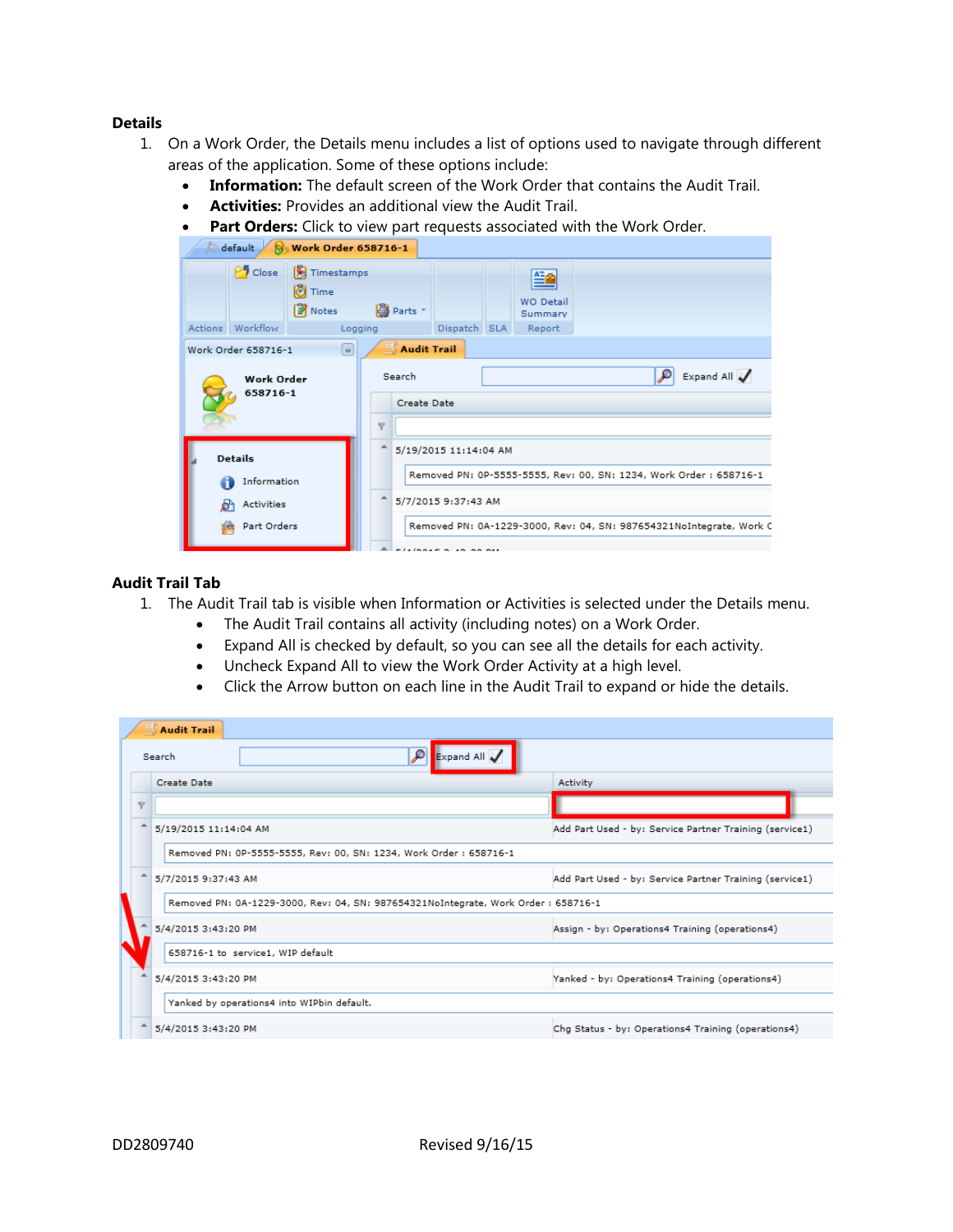### **Inventory Bins**

- 1. The Inventory bins are located below the Details on the left side of the Work Order. They contain the parts that were received to your truck.
- 2. Click on a bin (Bad, Good, or Missing).
- 3. Click on the + sign to expand twice.
- 4. You will see the parts located in that bin.

|                                                                                                                                   | Case 658716<br><b>S</b> Work Order 658785-1<br>default<br><b>Work Order 658716-2</b> |  |                          |                  |                            |               |                                            |                 |  |                                       |                                                |  |             |              |             |               |         |   |
|-----------------------------------------------------------------------------------------------------------------------------------|--------------------------------------------------------------------------------------|--|--------------------------|------------------|----------------------------|---------------|--------------------------------------------|-----------------|--|---------------------------------------|------------------------------------------------|--|-------------|--------------|-------------|---------------|---------|---|
| $P$ Close<br>Timestamps<br><b>O</b> Time<br><b>Z</b> Notes<br><b>B</b> Parts<br>Workflow<br>Actions<br>Logging<br><b>Dispatch</b> |                                                                                      |  |                          | Previous<br>Item | Next<br>Item<br>Navigation | Close<br>Form | 曁<br><b>WO Detail</b><br>Summary<br>Report | Actions Actions |  | Move                                  | Part<br>Parts Returns<br><b>Tech Inventory</b> |  |             |              |             |               |         |   |
| $\boxed{\blacksquare}$<br><b>ASC-ABC123 GOOD</b><br>Work Order 658716-2                                                           |                                                                                      |  |                          |                  |                            |               |                                            |                 |  |                                       |                                                |  |             |              |             |               |         |   |
|                                                                                                                                   | <b>Work Order</b>                                                                    |  |                          |                  |                            |               |                                            |                 |  | <b>Summary View</b>                   |                                                |  |             |              | Detail View |               |         |   |
|                                                                                                                                   | 658716-2                                                                             |  |                          |                  | Site ID                    |               | <b>Site Name</b>                           |                 |  | Location                              | Bin                                            |  | Part Number | Revision     | Description | Status        | Good OH |   |
|                                                                                                                                   |                                                                                      |  | $\triangledown$          |                  |                            |               |                                            |                 |  |                                       |                                                |  |             |              |             |               |         |   |
|                                                                                                                                   |                                                                                      |  |                          |                  |                            | ASC-ABC123    |                                            |                 |  | DAKTRONICS SERVICE PARTNER ASC-ABC123 |                                                |  |             |              |             |               |         |   |
|                                                                                                                                   | <b>Details</b>                                                                       |  | $\overline{\phantom{0}}$ | 匈                |                            |               |                                            |                 |  |                                       | ASC-ABC123 GOOD                                |  |             |              |             |               |         |   |
| A Inventory                                                                                                                       |                                                                                      |  |                          | 發                |                            | ASC-ABC123    | DAKTRONICS SERVICE PARTNER                 |                 |  |                                       | ASC-ABC123                                     |  | GOOD        | 0P-5555-5555 | 00          | <b>MODULE</b> | GOOD    | 5 |
| $ASC-ABC123$                                                                                                                      |                                                                                      |  |                          |                  |                            |               |                                            |                 |  |                                       |                                                |  |             |              |             |               |         |   |
| BAD<br><b><i><u>Cocop</u></i></b><br>MISSING                                                                                      |                                                                                      |  |                          |                  |                            |               |                                            |                 |  |                                       |                                                |  |             |              |             |               |         |   |

#### **Ribbon**

|  |                  | Close   Timestamps<br><b>O</b> Time |              | 兰鱼                   |                                     |
|--|------------------|-------------------------------------|--------------|----------------------|-------------------------------------|
|  |                  | <b>Z</b> Notes<br><b>B</b> Parts    |              | WO Detail<br>Summary | Part<br>Receive<br>Returns to Truck |
|  | Actions Workflow | Logging                             | Dispatch SLA | Report               | Part Order                          |

- 1. The ribbon contains buttons that help you do your work (similar to what you would see and use in Microsoft Office). The following buttons are available in the Work Order ribbon:
	- **Close:** Closes the Work Order. Click this button to close the Work Order after all Timestamps and Notes are logged, and all part transactions are complete.
	- **Timestamps:** Use Timestamps to log your time on-site.
	- **Time:** Use the Time button to log your break time for lunch.
	- **Notes:** Click the Notes button to enter and save a note to the Work Order.
	- **Parts:** Use the Parts dropdown to complete part transactions
	- **WO Detail Summary:** Click to generate a printable report of the Work Order details.
	- Part Returns: Transaction to send parts back to Daktronics.
	- **Receive to Truck:** Log parts in your Inventory bin.

#### **Locating Closed Work Orders**

- 1. Click on My Information in the My Work Service Workspace.
- 2. Click on My Schedule.